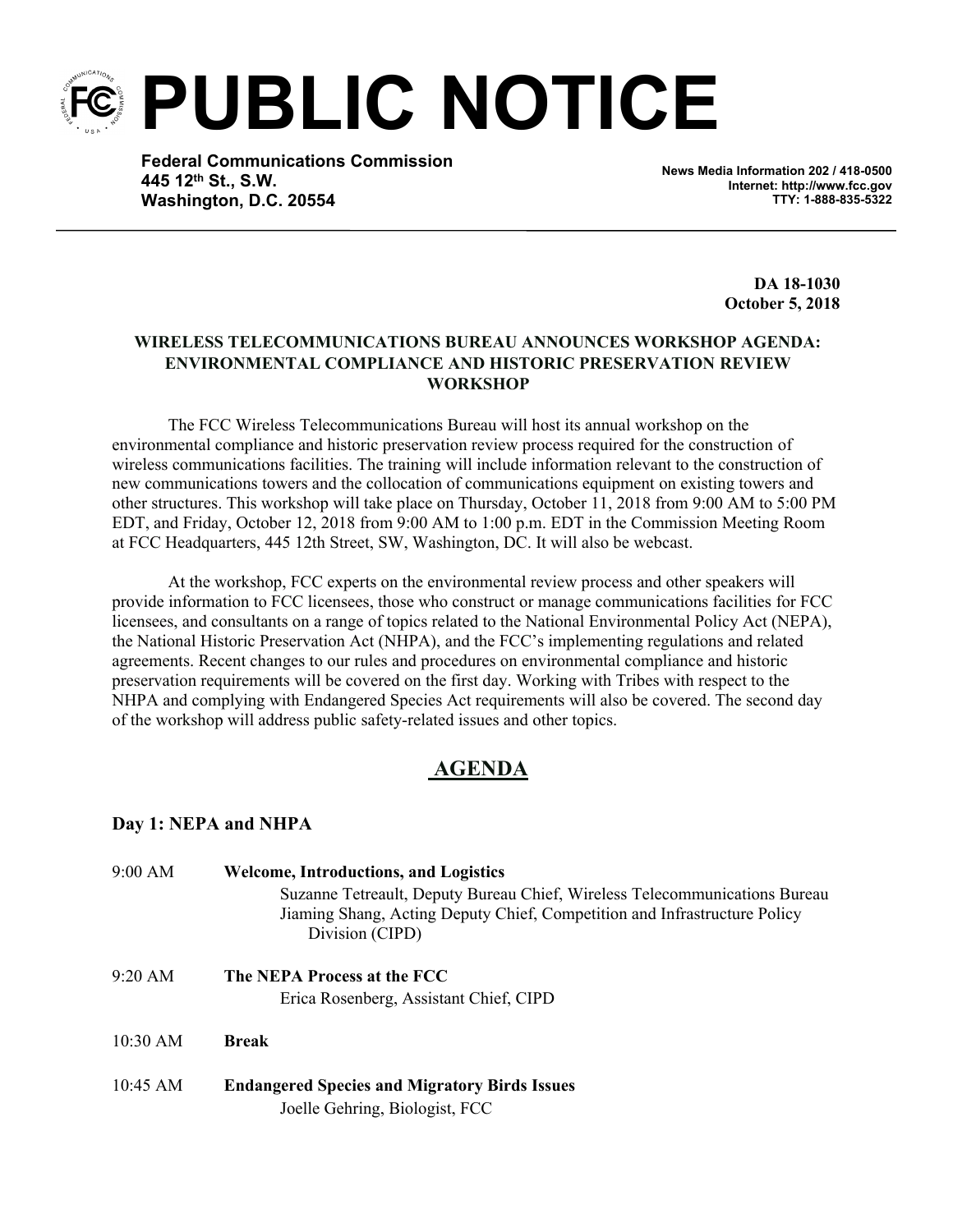|          | Eric Kershner, Branch Chief, Conservation, Permits, and Regulation, Division of<br>Migratory Bird Management, US Fish and Wildlife Service                                                                                                                                                                                                                              |
|----------|-------------------------------------------------------------------------------------------------------------------------------------------------------------------------------------------------------------------------------------------------------------------------------------------------------------------------------------------------------------------------|
| 12:15 PM | <b>Lunch Break</b>                                                                                                                                                                                                                                                                                                                                                      |
| 1:30 PM  | <b>Changes to Tribal Participation Requirements for Section 106 Review under the</b><br><b>NPA</b><br>Jill Springer, Federal Preservation Officer (FPO), FCC<br>Matthew Duchesne, Chief, Office of Native Affairs and Policy<br>Jaime Loichinger, Acting Assistant Director, Federal Permitting, Licensing and<br>Assistance, Advisory Council on Historic Preservation |
| 2:30 PM  | <b>Working with Tribes: TCNS and Other Form Changes</b><br>Diane Dupert, Division Chief, Technologies, Systems and Innovation Division<br>Leon Jackler, Senior Counsel, CIPD<br>Maira Delao, Telecommunications Specialist, CIPD                                                                                                                                        |
| 3:15 PM  | <b>Break</b>                                                                                                                                                                                                                                                                                                                                                            |
| 3:30 PM  | <b>Hot Topics in Section 106 Compliance</b><br>Jill Springer, FPO, FCC<br>Paul D'Ari, Special Counsel, CIPD<br>Saurbh Chhabra, Senior Electronics Engineer, WTB                                                                                                                                                                                                         |
| 4:30 PM  | <b>Wrap-Up and Adjourn</b><br>Jiaming Shang, Acting Deputy Chief, CIPD                                                                                                                                                                                                                                                                                                  |
|          | Day 2: Public Safety Topics                                                                                                                                                                                                                                                                                                                                             |
| 9:00 AM  | <b>Introduction</b><br>David Furth, Deputy Bureau Chief, Public Safety and Homeland Security Bureau                                                                                                                                                                                                                                                                     |
| 9:15 AM  | <b>NHPA/NEPA Compliance for Public Safety Entities</b><br>John Adams, Attorney-Advisor, Public Safety and Homeland Security Bureau,<br>Policy and Licensing Division                                                                                                                                                                                                    |
| 10:00 AM | FirstNet<br>Claudia Wayne, Environmental Justice Coordinator, FirstNet                                                                                                                                                                                                                                                                                                  |
| 10:30 AM | <b>Break</b>                                                                                                                                                                                                                                                                                                                                                            |
| 10:45 AM | <b>Siting in Floodplains</b><br>Joelle Gehring, Biologist, FCC<br>Ted Boling, Associate Director for NEPA, Council on Environmental Quality<br>Rachel Sears, Director, Floodplain Management Division, Federal Emergency<br>Management Agency<br>Jimmy Miller, President, Miller Co. Inc. of Gulfport, Mississippi                                                      |
| 12:15 PM | <b>ASR and Broadcast Tower Issues</b>                                                                                                                                                                                                                                                                                                                                   |

Mike Wagner, Assistant Division Chief, Media Bureau